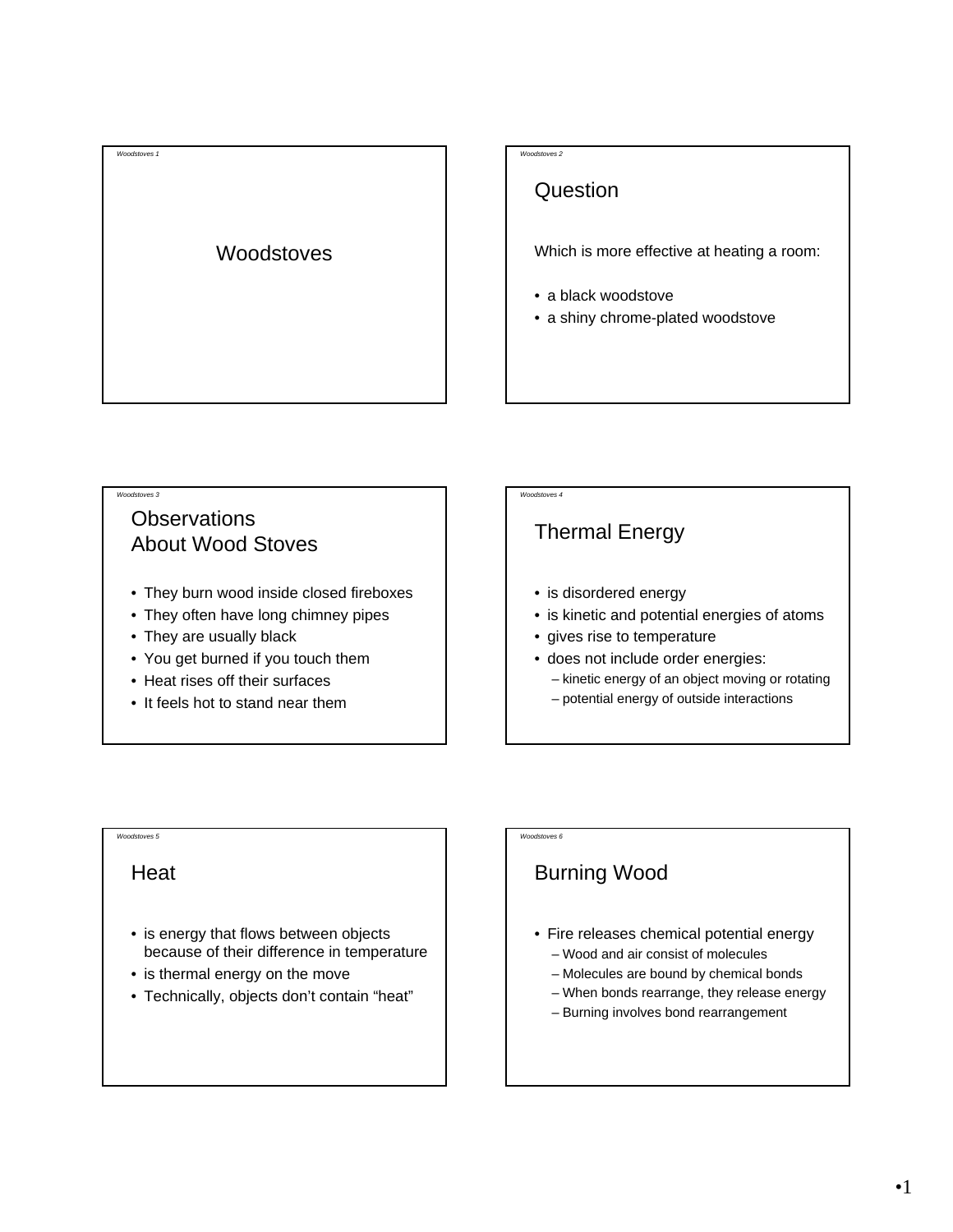# Chemical Forces, Part 1

- Atoms interact via electromagnetic forces
- Large separations: atoms attract
	- Attraction is weak at great distances
	- Attraction gets stronger as atoms get closer
	- Attraction reaches a maximum strength
	- Attraction weakens as they approach further

#### *Woodstoves 8*

# Chemical Forces, Part 2

- Medium separations: equilibrium – Attraction vanishes altogether at equilibrium
- Small separations: atoms repel
	- Repulsion gets stronger as atoms get closer

#### *Woodstoves 9*

#### Chemical Bonds, Part 1

- When atoms are brought together, they – do work
	- release chemical potential energy
- By the time they reach equilibrium, they – have released a specific amount of energy – have become bound together chemically

#### *Woodstoves 10*

# Chemical Bonds, Part 2

- To separate the atoms, – you must do work on them
	- return the specific amount of energy to them

#### *Woodstoves 11*

#### Chemical Concepts

- Molecule: atoms joined by chemical bonds
- Chemical bond: chemical-force linkages
- Bond strength: work needed to break bond
- Reactants: starting molecules
- Reaction products: ending molecules

#### *Woodstoves 12*

# Chemical Reactions

- Breaking old bonds takes work
- Forming new bonds does work
- If new bonds are stronger than old,  $-$  chemical potential energy  $\rightarrow$  thermal energy
- Breaking old bonds requires energy – reaction requires activation energy to start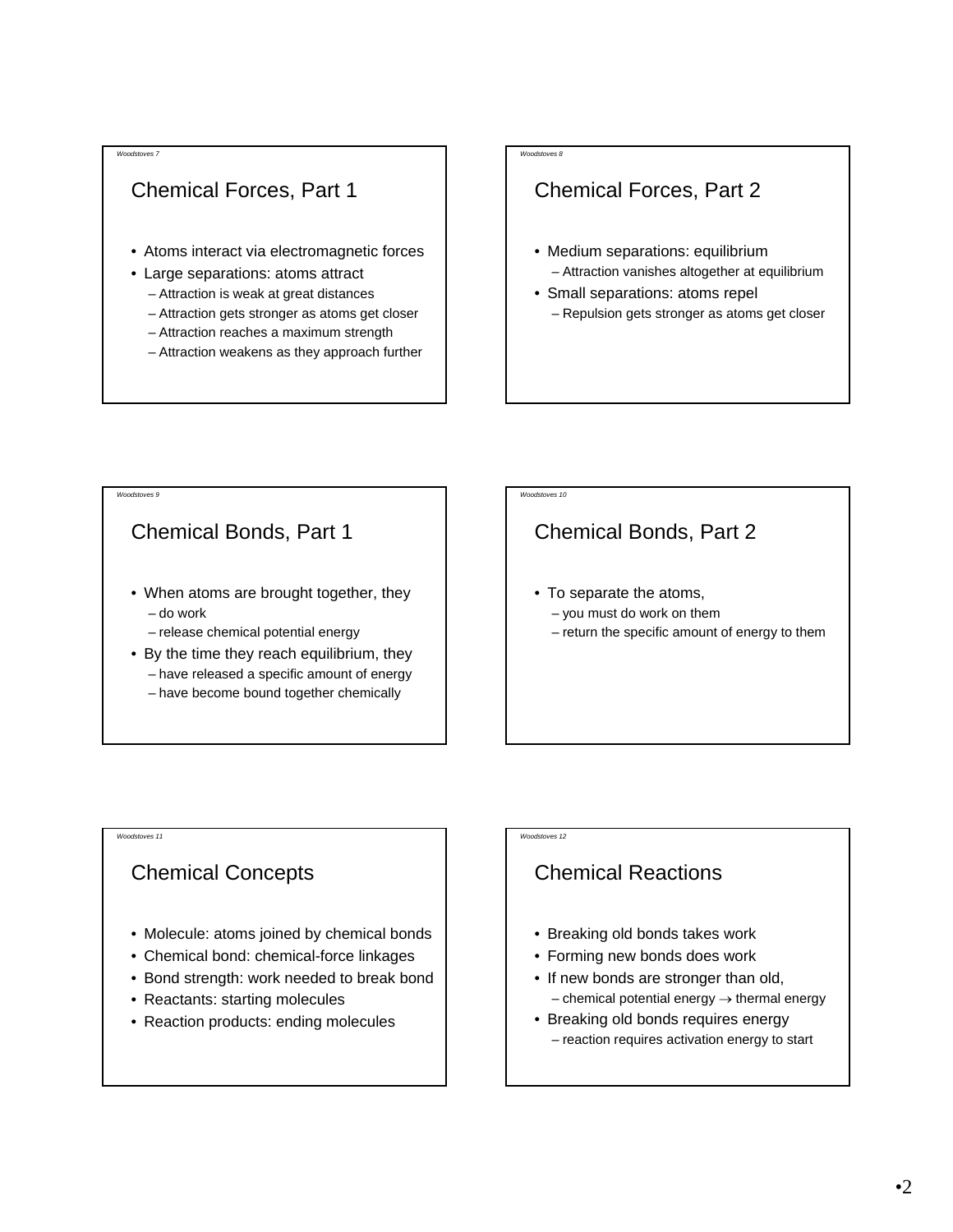# Burning Wood

- Reactants: carbohydrates and oxygen
- Products: water and carbon dioxide
- Activation energy: a burning match

#### *Woodstoves 14*

# Thermal Energy and Bonds

- Thermal energy causes atoms to vibrate
- Atoms vibrate about stable equilibrium – Experience restoring forces about equilibrium
	- Energy goes: potential→kinetic→potential…
	- Total energy is constant unless transferred
- Temperature set by thermal kinetic energy

#### *Woodstoves 15*

#### Heat and Temperature

- Objects exchange thermal energy – Microscopic energy flows both ways
	- Average energy flows from hotter to colder
- Temperature predicts energy flow direction – No flow  $\rightarrow$  thermal equilibrium  $\rightarrow$  same temp
- Temperature is: – Average thermal kinetic energy per particle



# Open Fire

- Burns wood to release thermal energy
- Good features:
	- Heat flows from hot fire to cold room
- Bad features:
	- Smoke enters room
	- Fire uses up room's oxygen
	- Can set fire to room

#### *Woodstoves 17*

#### Fireplace

- Burns wood to release thermal energy
- Good features:
	- Heat flows from hot fire to cold room
	- Smoke goes mostly up chimney
	- New oxygen enters room through cracks
	- Less likely to set fire on room
- Bad features:
	- Inefficient at transferring heat to room

*Woodstoves 18*

# **Woodstove**

- Burns wood to release thermal energy
- Good features:
	- Heat flows from hot fire to cold room
	- All the smoke goes up chimney pipe
	- New oxygen enters room through cracks
	- Relatively little fire hazard
	- Transfers heat efficiently to room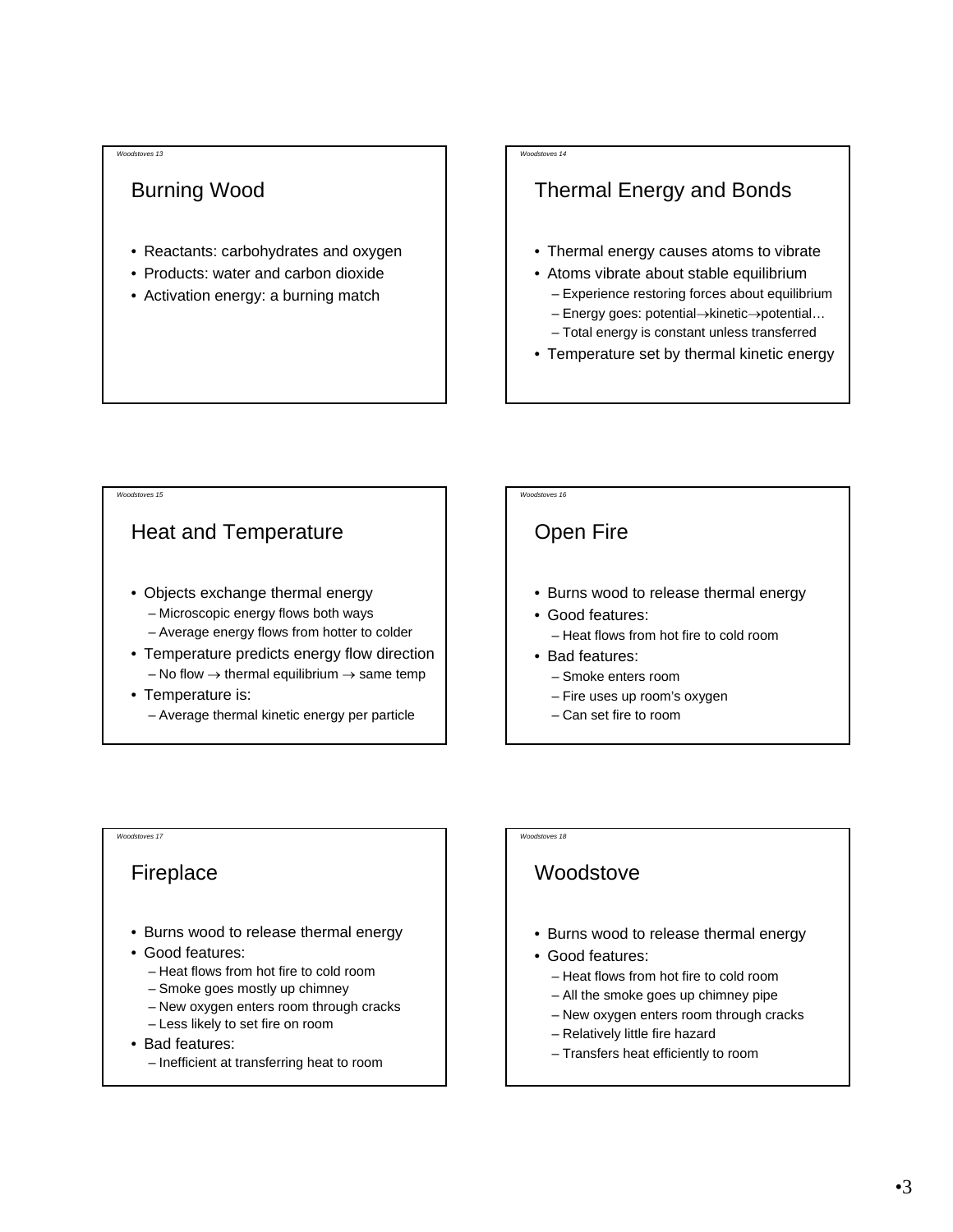# Heat Exchanger

- Woodstove is a heat exchanger – Separates air used by the fire from room air
	- Transfers heat without transferring smoke

#### *Woodstoves 20*

# Heat Transfer Mechanisms

- Conduction: heat flow through materials
- Convection: heat flow via moving fluids
- Radiation: heat flow via light waves
- All three transfer heat from hot to cold

#### *Woodstoves 21*

#### **Conduction**

- Heat flows but atoms don't
- In an insulator,
	- adjacent atoms jiggle one another
	- atoms do work and exchange energies
	- on average, heat flows from hot to cold atoms
- In a conductor,
	- mobile electrons carry heat long distances
	- heat flows quickly from hot to cold spots

#### *Woodstoves 22*

#### **Woodstoves**

- Conduction
	- moves heat through the stove's metal walls

*Woodstoves 23*

#### Convection

- Fluid transports heat stored in its atoms – Fluid warms up near a hot object
	- Flowing fluid carries thermal energy with it
	- Fluid cools down near a cold object
	- Overall, heat flows from hot to cold
- Natural buoyancy drives convection
- Warmed fluid rises away from hot object
- Cooled fluid descends away from cold object

#### *Woodstoves 24*

#### **Woodstoves**

• Conduction

– moves heat through the stove's metal walls

• Convection – circulates hot air around the room